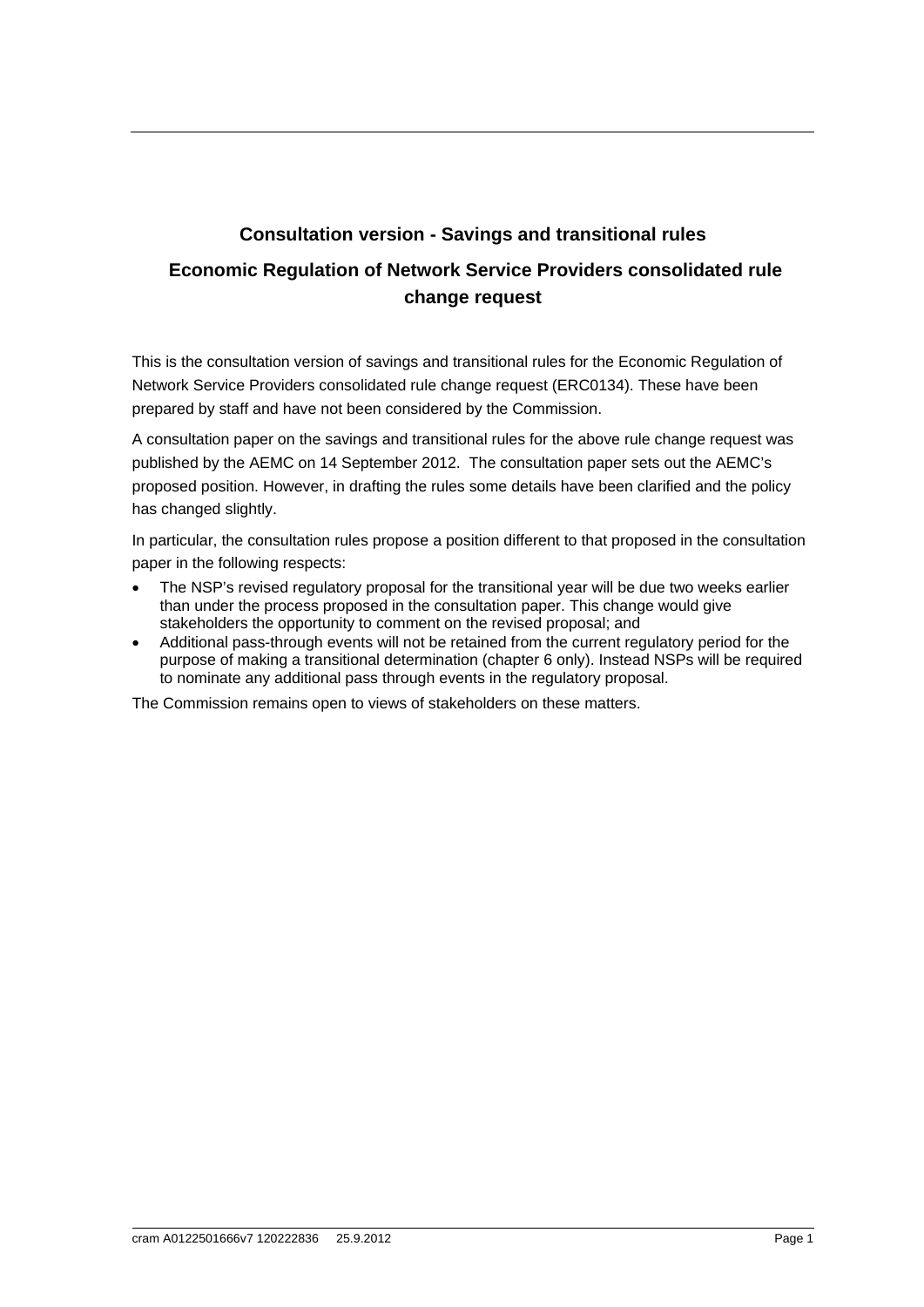## **Part ZT Economic Regulation of Network Service Providers (2012 amendments)**

## **Division 1 Transitional provisions for Distribution Network Service Providers**

**11.50 General provisions**

#### **11.50.1 Definitions**

**affected DNSP** means a NSW/ACT DNSP, a Qld/SA DNSP, the Tasmanian DNSP or a Victorian DNSP.

**Amending Rules** means the *National Electricity (Economic Regulation of Network Service Providers) Rule 2012*.

**current Chapter 6** means Chapter 6 of the *Rules* as in force immediately after the Amending Rules come into force.

**current regulatory control period**, of an affected DNSP, means the *regulatory control period* for the affected DNSP that immediately precedes the transitional regulatory control period of that affected DNSP.

**former Chapter 6** means Chapter 6 of the *Rules* as in force immediately before the Amending Rules come into force.

**NSW/ACT DNSP** means each of the following *Distribution Network Service Providers*:

- (a) ActewAGL, the joint venture between ACTEW Distribution Limited ACN 073 025 224 and Jemena Networks (ACT) Pty Ltd ACN 008 552 663 providing *distribution services* in the Australian Capital Territory, or any successor to its business;
- (b) Ausgrid, the energy services corporation of that name (formerly known as EnergyAustralia), which is constituted under section 7 of the *Energy Services Corporations Act 1995* (NSW) and specified in Part 2 of Schedule 1 to that Act, or any successor to its business;
- (c) Endeavour Energy, the energy services corporation of that name (formerly known as Integral Energy), which is constituted under section 7 of the *Energy Services Corporations Act 1995* (NSW) and specified in Part 2 of Schedule 1 to that Act, or any successor to its business; and
- (d) Essential Energy, the energy services corporation of that name (formerly known as Country Energy), which is constituted under section 7 of the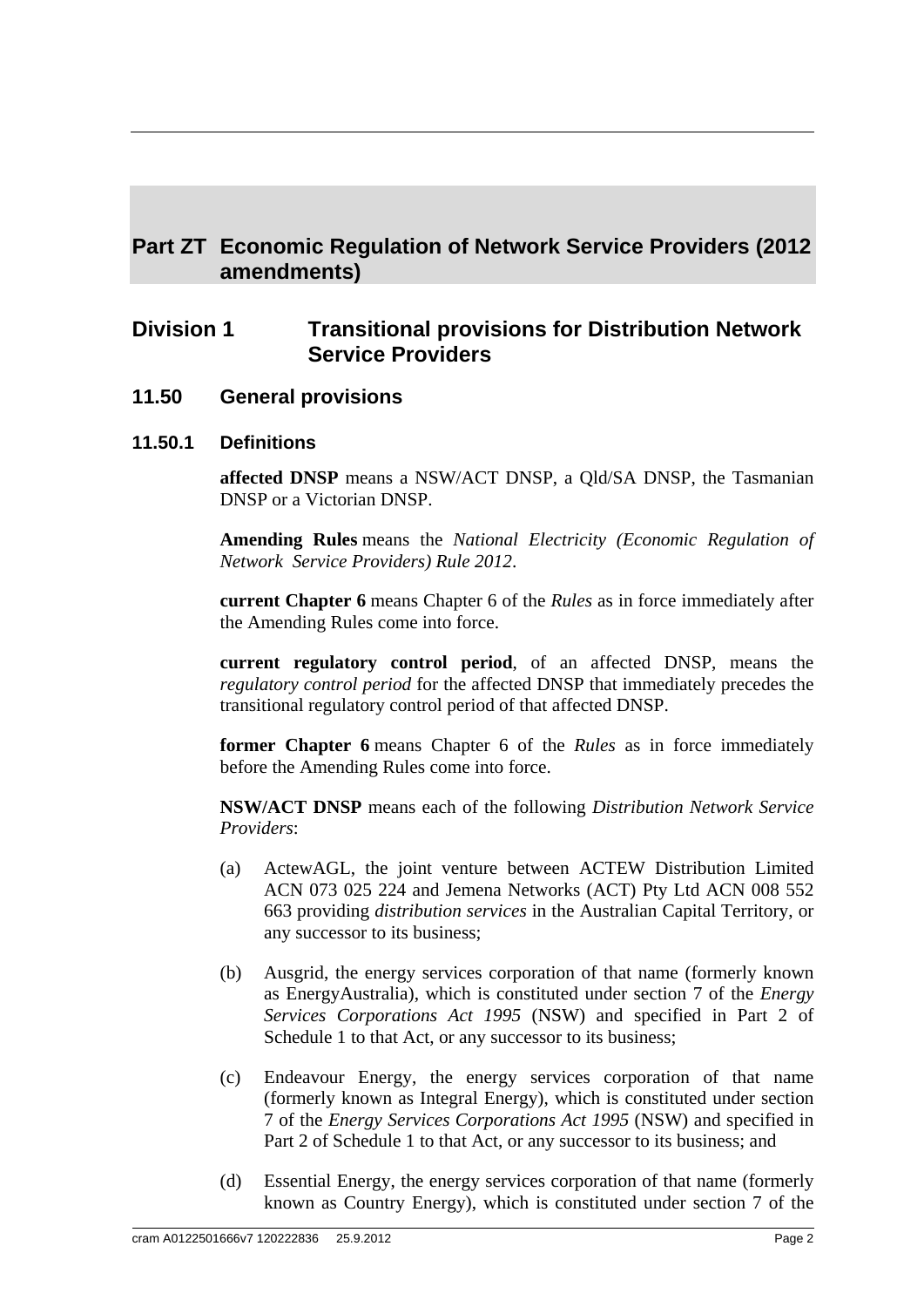*Energy Services Corporations Act 1995* (NSW) and specified in Part 2 of Schedule 1 to that Act, or any successor to its business.

**Qld/SA DNSP** means each of the following *Distribution Network Service Providers*:

- (a) Energex Limited ACN 078 849 055 or any successor to its business;
- (b) Ergon Energy Corporation Limited ACN 087 646 062 or any successor to its business; and
- (c) SA Power Networks (formerly known as ETSA Utilities) ABN 13 332 330 749 or any successor to its business.

**subsequent regulatory control period**, of an affected DNSP, means the *regulatory control period* for the affected DNSP that immediately follows the transitional regulatory control period of that affected DNSP.

**Tasmanian DNSP** means Aurora Energy Pty Limited ACN 082 464 622 or any successor to its business.

**transitional Chapter 6** has the meaning given to it in clause 11.50.2.

**transitional regulatory control period**, of an affected DNSP, means a period of one year that:

- (a) for a NSW/ACT DNSP, commences on 1 July 2014 and ends on 30 June 2015;
- (b) for a Qld/SA DNSP, commences on 1 July 2015 and ends on 30 June 2016;
- (c) for a Victorian DNSP, commences on 1 January 2016 and ends on 31 December 2016; and
- (d) for the Tasmanian DNSP, commences on 1 July 2017 and ends on 30 June 2018.

**transitional regulatory proposal**, for an affected DNSP, means a *regulatory proposal* for *distribution services* provided by means of, or in connection with, a *distribution system* that is owned, controlled or operated by the affected DNSP, being a *regulatory proposal* that is for the transitional regulatory control period of that affected DNSP.

**Victorian DNSP** means each of the following *Distribution Network Service Providers*:

(a) United Energy Distribution Pty Ltd ACN 064 651 029 or any successor to its business;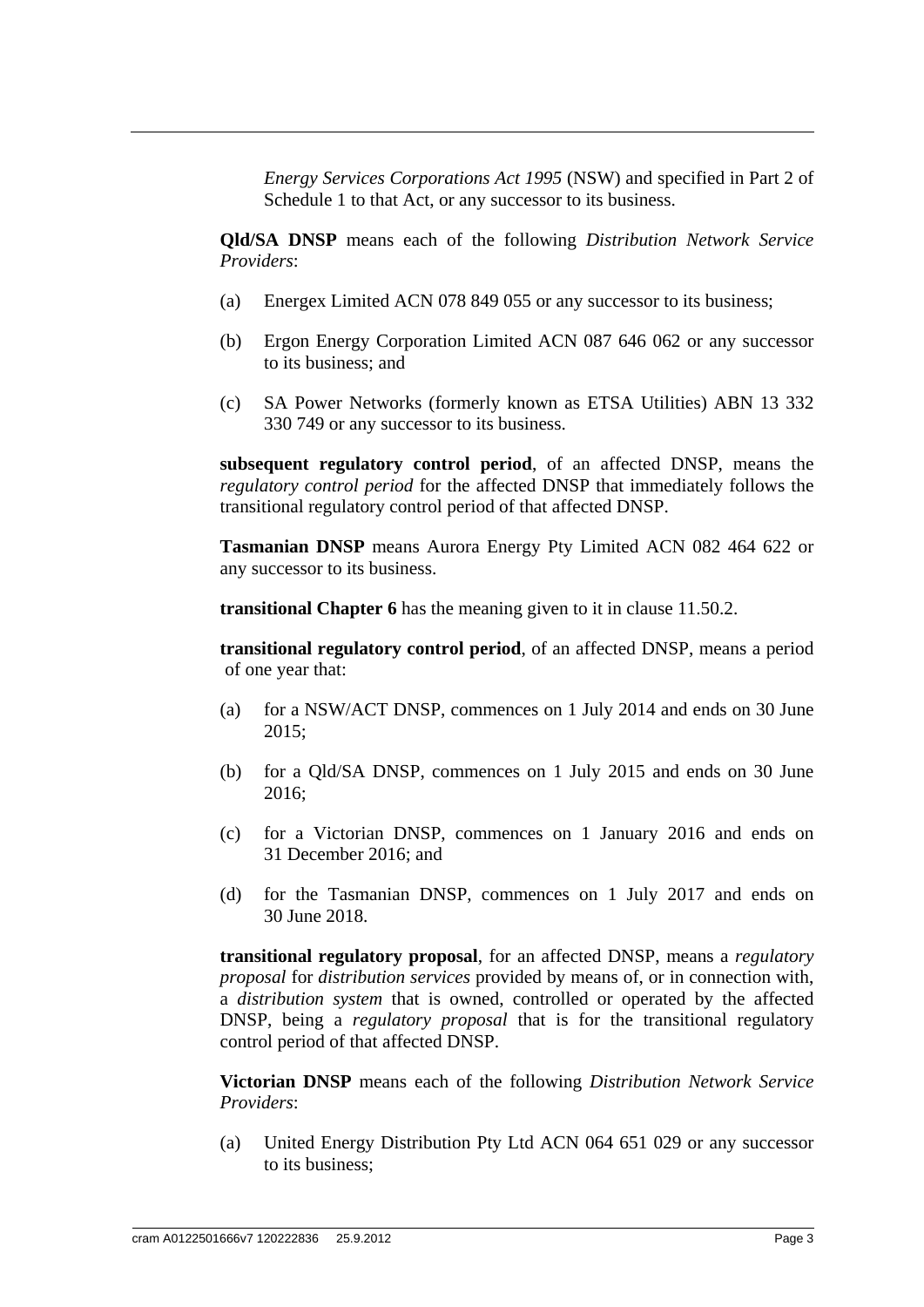- (b) Jemena Electricity Networks (Vic) Limited ACN 064 651 083 or any successor to its business;
- (c) CitiPower Pty ACN 064 651 056 or any successor to its business;
- (d) Powercor Australia Limited ACN 064 651 109 or any successor to its business; and
- (e) SPI Electricity Pty Limited ACN 064 651 118 or any successor to its business.

#### **11.50.2 Transitional Chapter 6**

For the purposes of this Division 1, **transitional Chapter 6** means current Chapter 6 except that:

- (a) the following clauses are omitted: clauses  $6.4.3(a)(6A)$ ,  $(b)(6A)$ ,  $6.4.4(a)$ , (b), 6.5.6(e)(9A), 6.5.7(e)(9A), (f), (g), (h), (i), (j), 6.6.5, 6.6A, 6.8.2(c)(1), (3), (5), (5A), (c1), 6.9.2A, 6.9.3(b), (b1), (b2), 6.10.2(a)(4), (b), 6.10.3(c1), 6.10.4, 6.11.1A, 6.12.1(4A), 6.12.2(b), 6.12.3(b), (c), (c1), (e), (g), (h), (i), (j), S6.1.3(3), (3A), (4), (5), (5A), (6), (12), (13), (14), S6.2.1 and S6.2.2A;
- (b) clauses  $6.5.6(c)(2)$ ,  $6.5.7(c)(2)$ ,  $6.10.2(c)$ ,  $S6.1.1(2)$ ,  $(6)$  and  $S6.1.2(2)$  of former Chapter 6 apply instead of clauses  $6.5.6(c)(2)$ ,  $6.5.7(c)(2)$ ,  $6.10.2(c)$ ,  $S6.1.1(2)$ ,  $(6)$  and  $S6.1.2(2)$  of current Chapter 6 respectively;
	- Note: the application of clause S6.1.1(2) and S6.1.2(2) of former Chapter 6, and the operation of clause 11.51.3(f), means that an affected DNSP is not required to prepare its expenditure forecasts for a transitional regulatory control period using a methodology that has been specified by the *AER*.
- (c) clause 6.9.3(c) of former Chapter 6 applies instead of clause 6.9.3(c) of current Chapter 6 but as if the reference to 30 *business days* were a reference to 20 *business days*;
- (d) in clause 6.10.3(a) of current Chapter 6, the reference to 45 *business days* is instead a reference to 30 *business days*; and
- (e) in clause  $6.12.3(f)$  of current Chapter 6, the words "clauses  $6.12.1(3)(ii)$ , 6.12.1(4)(ii) or" are deleted and replaced with "clause".

#### **11.50.3 Application of clause 11.51**

Rule 11.51 prevails to the extent of any inconsistency over any other clause of the *Rules*.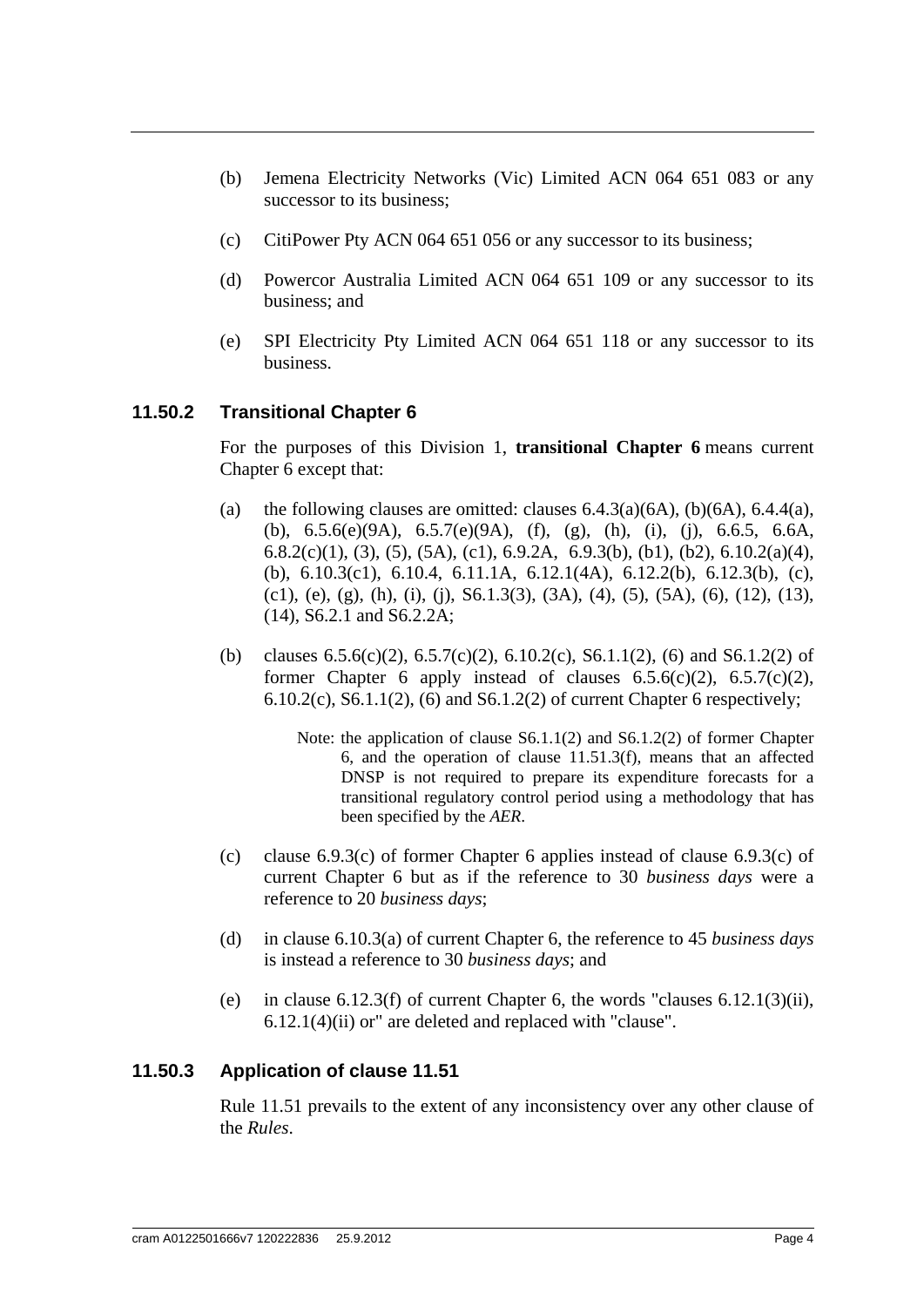## **11.51 Special provisions applying to affected DNSPs**

#### **11.51.1 Requirement to make distribution determination**

The *AER* must, in accordance with transitional Chapter 6 and this Division 1, make for the transitional regulatory control period of an affected DNSP a distribution determination for each *distribution system* that is owned, controlled or operated by the affected DNSP and in respect of which the *AER* made a distribution determination for the current regulatory control period of that affected DNSP.

#### **11.51.2 Requirement to submit a transitional regulatory proposal**

- (a) An affected DNSP must submit a transitional regulatory proposal to the *AER* at least 9 months before the expiry of the current regulatory control period of that affected DNSP.
- (b) A transitional regulatory proposal must comply with the requirements of transitional Chapter 6 and this Division 1.

#### **11.51.3 Distribution determination for a transitional regulatory control period**

#### **Content of distribution determination**

- (a) Without otherwise limiting the operation of clause 6.12.1 of transitional Chapter 6, a distribution determination made by the *AER* for the transitional regulatory control period of an affected DNSP must:
	- (1) specify the same classification of *distribution services* as that which was decided for the distribution determination for the current regulatory control period of the affected DNSP;
	- (2) specify the commencement and length of the *regulatory control period* consistently with the commencement and length of the transitional regulatory control period;
	- (3) specify the depreciation schedules that are approved or determined by the *AER* for the distribution determination for the current regulatory control period of the affected DNSP as the depreciation schedules that are approved by the *AER*;
	- (4) specify that no *efficiency benefit sharing scheme*, *capital expenditure sharing scheme*, *service target performance incentive scheme*, *demand management and embedded generation connection incentive scheme* or *small-scale incentive scheme* applies to the affected DNSP for the transitional regulatory control period;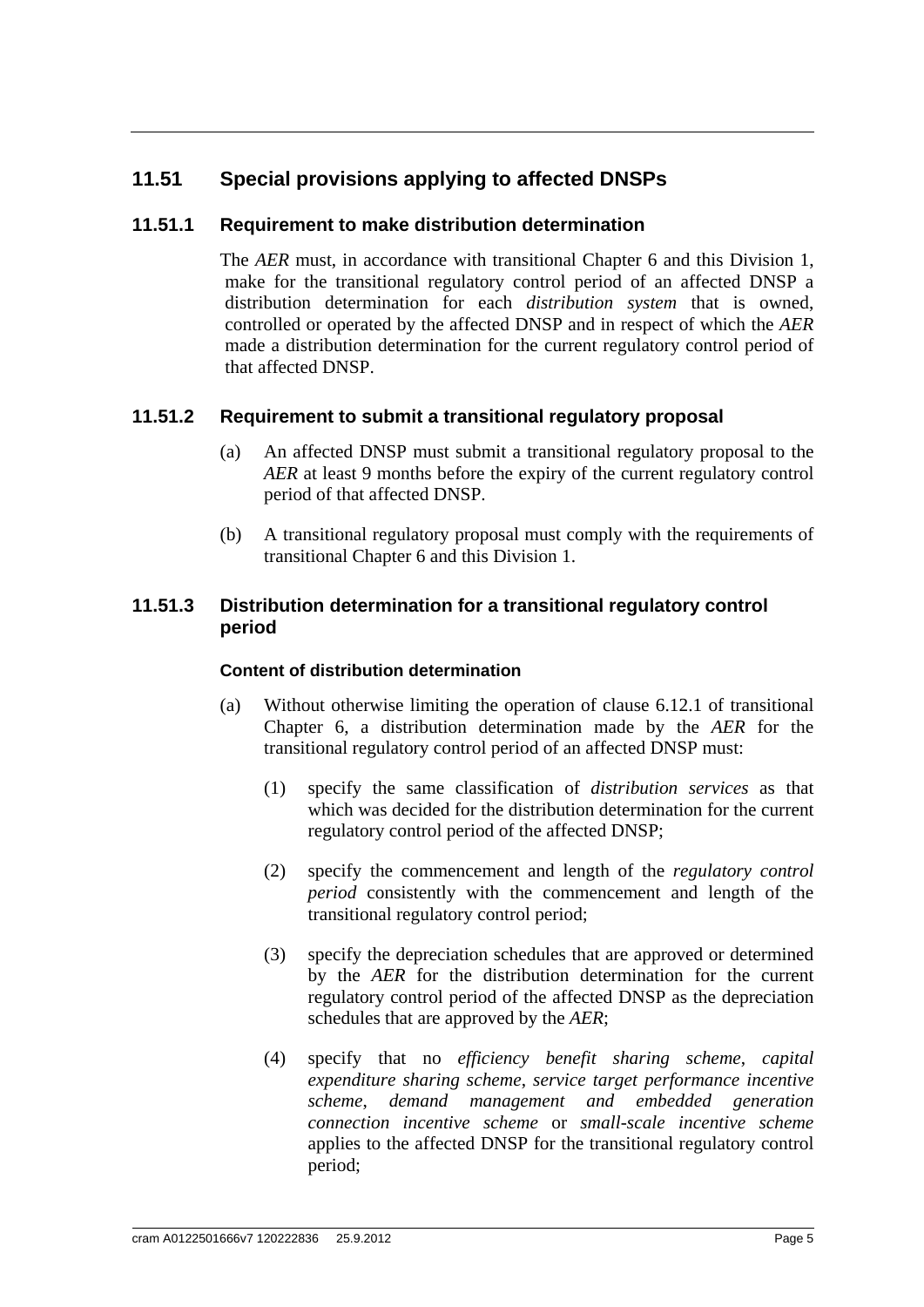- Note: this does not preclude the *AER* from including a building block that includes revenue increments or decrements arising from the operation of such a scheme in a period prior to the transitional regulatory control period: see  $cl.6.4.3(a)(5)$  and (b)(5) of transitional Chapter 6
- (5) specify the same control mechanisms for *standard control services*  and *alternative control services* as those which were decided for the distribution determination for the current regulatory control period of the affected DNSP except that, where that control mechanism includes an X factor, the X factor must be set at zero;
	- Note: this does not preclude the *AER* from including a building block that includes revenue increments or decrements arising from the application of a control mechanism in the current regulatory control period: see  $cl.6.4.3(a)(6)$  and  $(b)(6)$  of transitional Chapter 6
- (6) specify the manner of demonstration of compliance with a relevant control mechanism as being that which was decided for the distribution determination for the current regulatory control period of the affected DNSP;
- (7) specify, as the *negotiating framework* that is to apply to the affected DNSP for the transitional regulatory control period, the *negotiating framework* that was decided for the current regulatory control period of the affected DNSP;
- (8) specify, as the *Negotiated Distribution Service Criteria* for the affected DNSP, the *Negotiated Distribution Service Criteria* that were decided for the distribution determination for the current regulatory control period of the affected DNSP;
- (9) specify, as the procedures for assigning *retail customers* to *tariff classes* or reassigning *retail customers* from one *tariff class* to another, the same procedures as those which were decided for the distribution determination for the current regulatory control period of the affected DNSP;
- (10) approve, as the *pricing methodology* for any *transmission standard control services* the pricing in respect of which was regulated under Part J of Chapter 6A during the current regulatory control period of the affected DNSP, the *pricing methodology* (if any) which was approved for those services for the distribution determination for that current regulatory control period; and
- (11) specify that any *connection policy* that applies to the affected DNSP as at the end of the current regulatory control period of the affected DNSP is to apply to the affected DNSP for the transitional regulatory control period.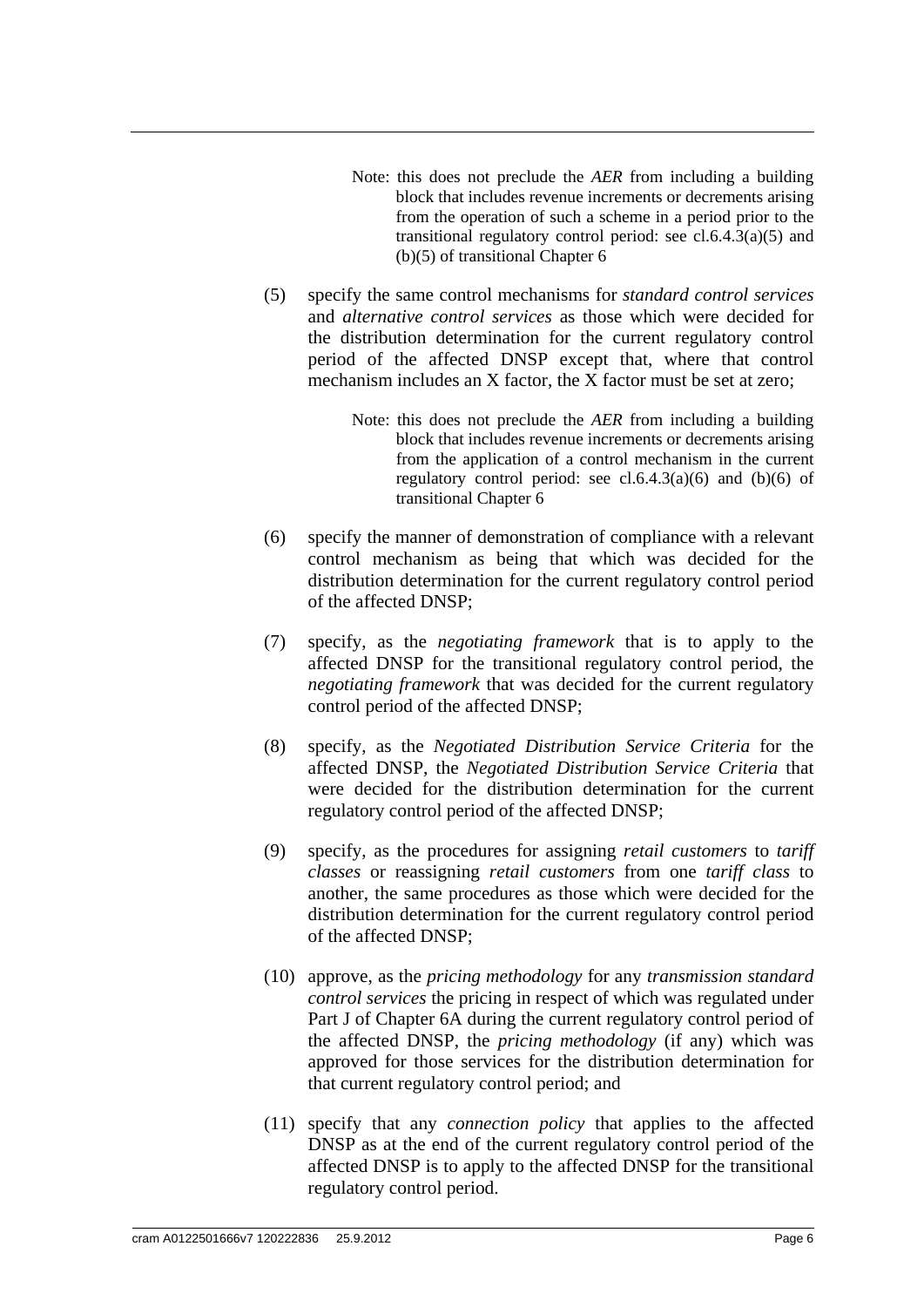#### **Other requirements for making a distribution determination**

- (b) The *annual revenue requirement* of an affected DNSP for the transitional regulatory control period of that affected DNSP must be calculated in accordance with the *post-tax revenue model* that applies 13 months before the commencement of that transitional regulatory control period.
- (c) The value of the regulatory asset base, as at the beginning of the transitional regulatory control period of an affected DNSP, for a *distribution system* that is owned, controlled or operated by that affected DNSP must be calculated:
	- (1) in accordance with the *roll forward model* that applies 13 months before the commencement of that transitional regulatory control period; and
	- (2) as if, for the purposes of clauses  $6.5.1(e)(2)$  and  $S6.2.3$  of transitional Chapter 6, the transitional regulatory control period were the final *regulatory year* of the current regulatory control period of the affected DNSP.
- (d) Where the *AER* has determined, for the current regulatory control period of an affected DNSP, that pricing in respect of *transmission standard control services* provided by any *dual function assets* that are owned, controlled or operated by the affected DNSP should be regulated under Part J of Chapter 6A through the application of rule 6.26 of former Chapter 6, the *AER* is taken to have made that same determination for the transitional regulatory control period of that affected DNSP.

#### **Timing for draft distribution determination**

(e) The *AER* must make a draft distribution determination in relation to an affected DNSP, for a transitional regulatory proposal submitted by the affected DNSP to the *AER*, at least 6 months before the expiry of the current regulatory control period of that affected DNSP.

#### **Framework and approach paper**

(f) The *AER* is not required to make or *publish* a *framework and approach paper* that applies in respect of a distribution determination for a transitional regulatory control period, to amend, replace or apply any *framework and approach paper* in respect of such a distribution determination, or to take any steps related to the making, *publication*, amendment, replacement or application of a *framework and approach paper* in respect of such a distribution determination.

#### **Allocation of costs**

(g) For the purposes of the application of clause  $6.15.2(7)$  of transitional Chapter 6, the transitional regulatory control period of an affected DNSP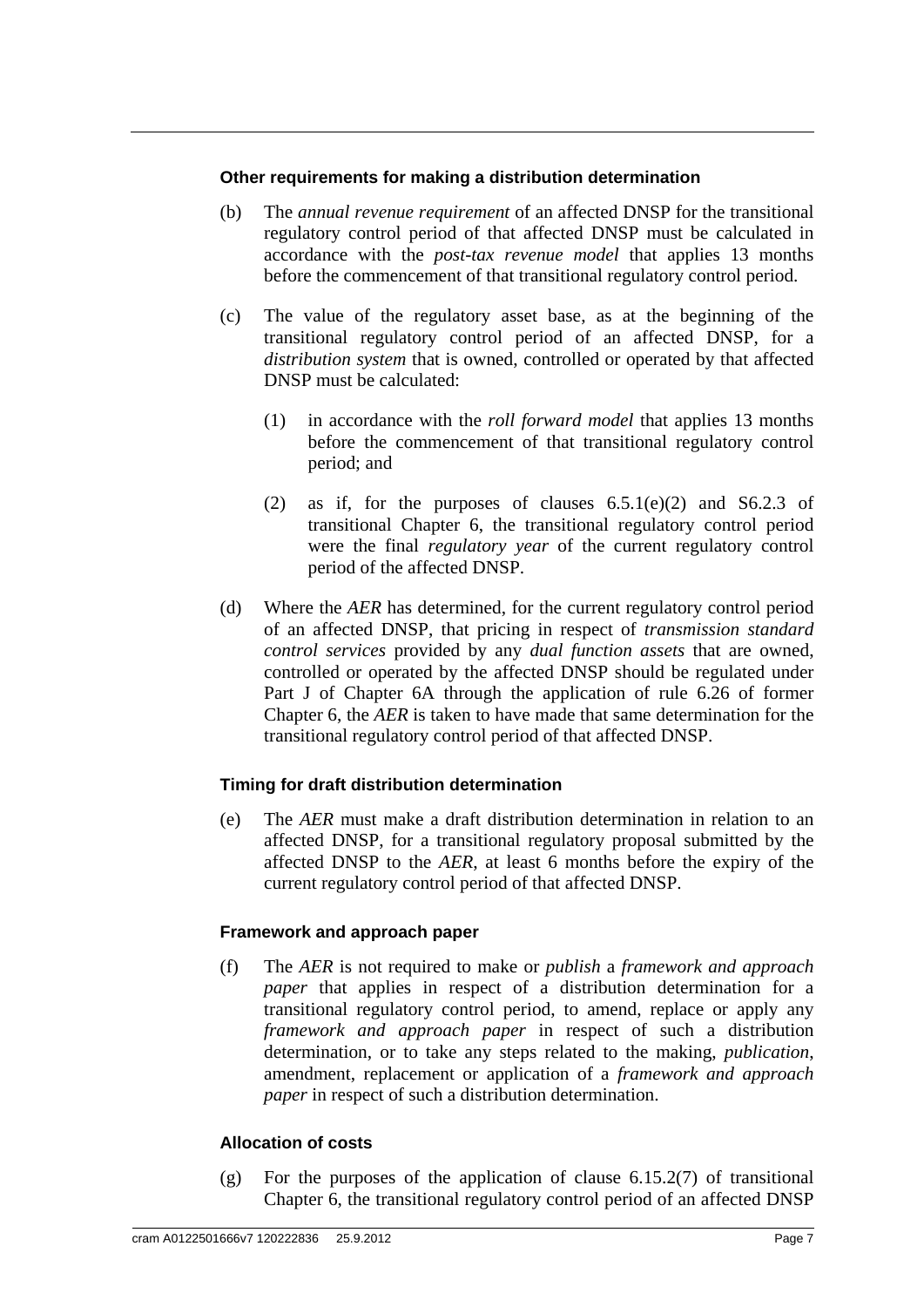must be treated as if it were the last *regulatory year* of the current regulatory control period of the affected DNSP, and not a separate *regulatory control period*.

#### **11.51.4 Transitional regulatory proposal and Rate of Return Guidelines**

- (a) For the purposes of submitting a transitional regulatory proposal for a transitional regulatory control period, and subject to paragraph (b), a NSW/ACT DNSP must treat the draft *Rate of Return Guidelines published* under clause 6.5.2(m) of transitional Chapter 6 as if they were the *Rate of Return Guidelines published* under clause 6.5.2(l) of transitional Chapter 6.
- (b) If the *Rate of Return Guidelines published* under clause 6.5.2(l) of transitional Chapter 6 differ materially from the draft *Rate of Return Guidelines published* under clause 6.5.2(m) of transitional Chapter 6, then (without limiting a NSW/ACT DNSP's right to otherwise revise its *regulatory proposal* under clause 6.10.3(a) of transitional Chapter 6) the NSW/ACT DNSP may make such revisions to its *regulatory proposal* under clause 6.10.3(a) of transitional Chapter 6 as are required as a result of any such material differences.

#### **11.51.5 Subsequent regulatory control period**

#### **General**

- (a) Except as otherwise specified in this clause 11.51.5, current Chapter 6 will govern the making of a distribution determination for the subsequent regulatory control period of an affected DNSP.
- (b) The transitional regulatory control period of an affected DNSP must be treated as if it were the last *regulatory year* of the current regulatory control period of the affected DNSP, and not a separate *regulatory control period*, for the purposes of the application of:
	- (i) the following clauses of current Chapter 6 in respect of a distribution determination for the subsequent regulatory control period of that affected DNSP: clauses  $6.4.3(a)(6)$ ,  $(b)(6)$ , 6.5.1(e)(1), (3), 6.8.2(c1)(4), 6.25(a), S6.1.1(6), S6.1.2(7), S6.2.1 and S6.2.2A; and
	- (ii) clause S6.2.2A of current Chapter 6 in respect of a distribution determination for the *regulatory control period* of the affected DNSP that immediately follows the subsequent regulatory control period of that affected DNSP.
- (d) An affected DNSP may propose in its *regulatory proposal* for a subsequent regulatory control period of the affected DNSP that the subsequent regulatory control period should be for a period of less than 5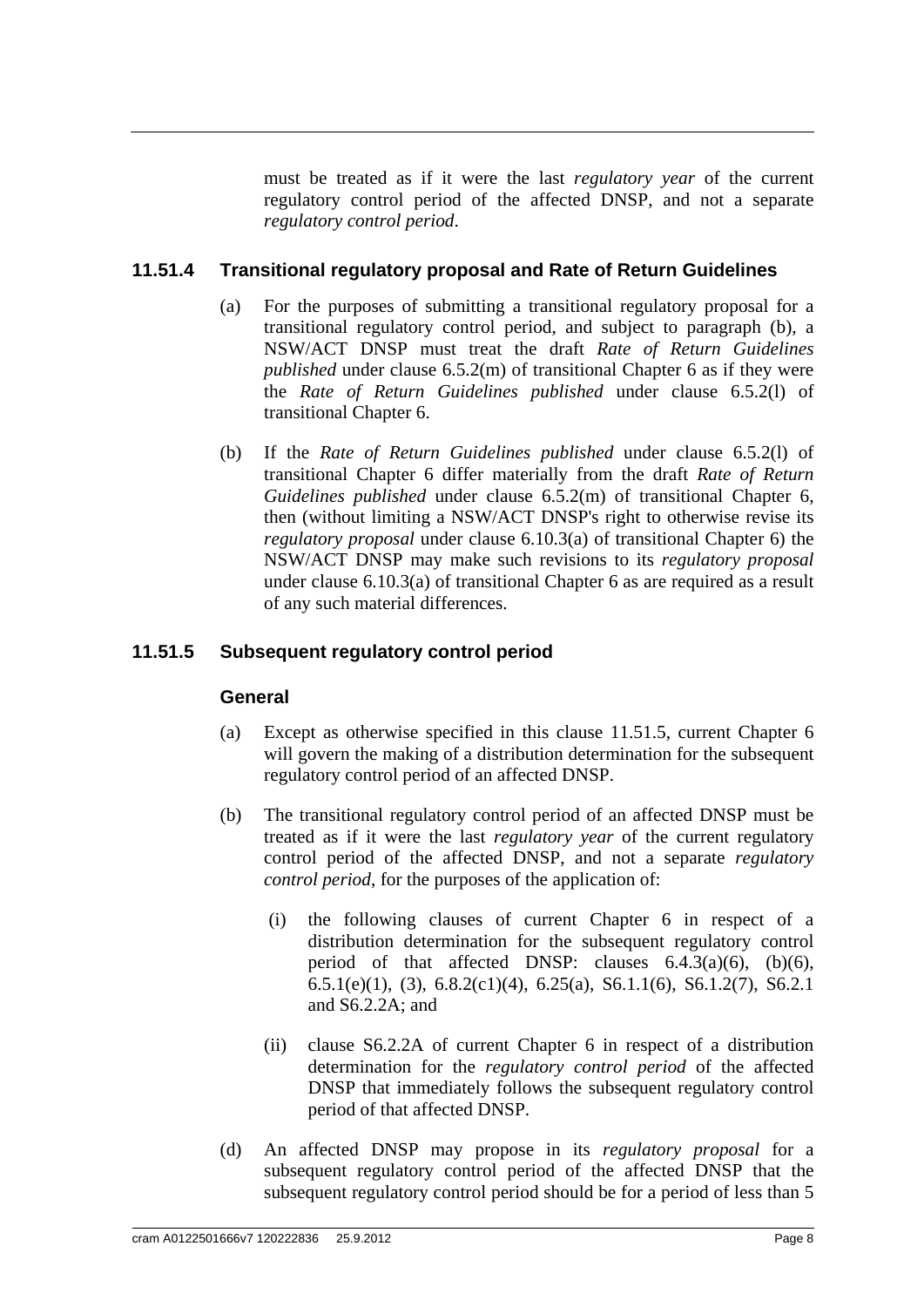*regulatory years*, but not less than 3 *regulatory years*, and the *AER* may approve such a proposal in its distribution determination for that affected DNSP.

#### **Modifications to current Chapter 6 – NSW/ACT DNSPs**

(e) For the purposes of making a distribution determination for the subsequent regulatory control period of a NSW/ACT DNSP, current Chapter 6 applies subject to the further modifications set out in the following table:

| <b>Description</b>                                                                                                                                    | <b>Reference</b>                      | <b>Transitional treatment</b>                                                                             |
|-------------------------------------------------------------------------------------------------------------------------------------------------------|---------------------------------------|-----------------------------------------------------------------------------------------------------------|
| Timing for the AER to publish a notice<br>inviting submissions on whether it is<br>necessary or desirable to amend a<br>framework and approach paper. | Clause $6.8.1(c)$                     | "32 months" is replaced<br>with "26 months".                                                              |
| Timing for the AER's decision on the<br>amendment or replacement of a<br>framework and approach paper.                                                | Clause $6.8.1(d)$                     | "31 months" is replaced<br>with "25 months".                                                              |
| Timing for the AER to make, amend or<br>replace a framework and approach paper.                                                                       | Clause $6.8.1(e)$                     | "25 months" is replaced<br>with "19 months".                                                              |
| Timing for the Distribution Network<br>Service Provider to submit a regulatory<br>proposal.                                                           | Clause<br>6.8.2(b)(1)                 | "19 months" is replaced<br>with "13 months".                                                              |
| Publication of an issues paper with<br>respect to a regulatory proposal.                                                                              | Clause 6.9.3(b),<br>$(b1)$ and $(b2)$ | These rules do not apply.                                                                                 |
| Written submissions on regulatory<br>proposal.                                                                                                        | Clause $6.9.3(c)$                     | Clause $6.9.3(c)$ of former<br>Chapter 6 applies instead<br>of clause $6.9.3(c)$ of<br>current Chapter 6. |
| Period in which Distribution Network<br>Service Provider may submit a revised<br>regulatory proposal.                                                 | Clause $6.10.3(a)$                    | "45 business days" is<br>replaced with "30<br>business days".                                             |
| Submissions on specified matters                                                                                                                      | Clause $6.10.4$                       | This rule does not apply.                                                                                 |
| Notification of value of dual function<br>assets                                                                                                      | Clause $6.25(a)$                      | "33 months" is replaced<br>with "27 months".                                                              |

(f) For the purposes of making a distribution determination for the subsequent regulatory control period of a NSW/ACT DNSP, the AER must: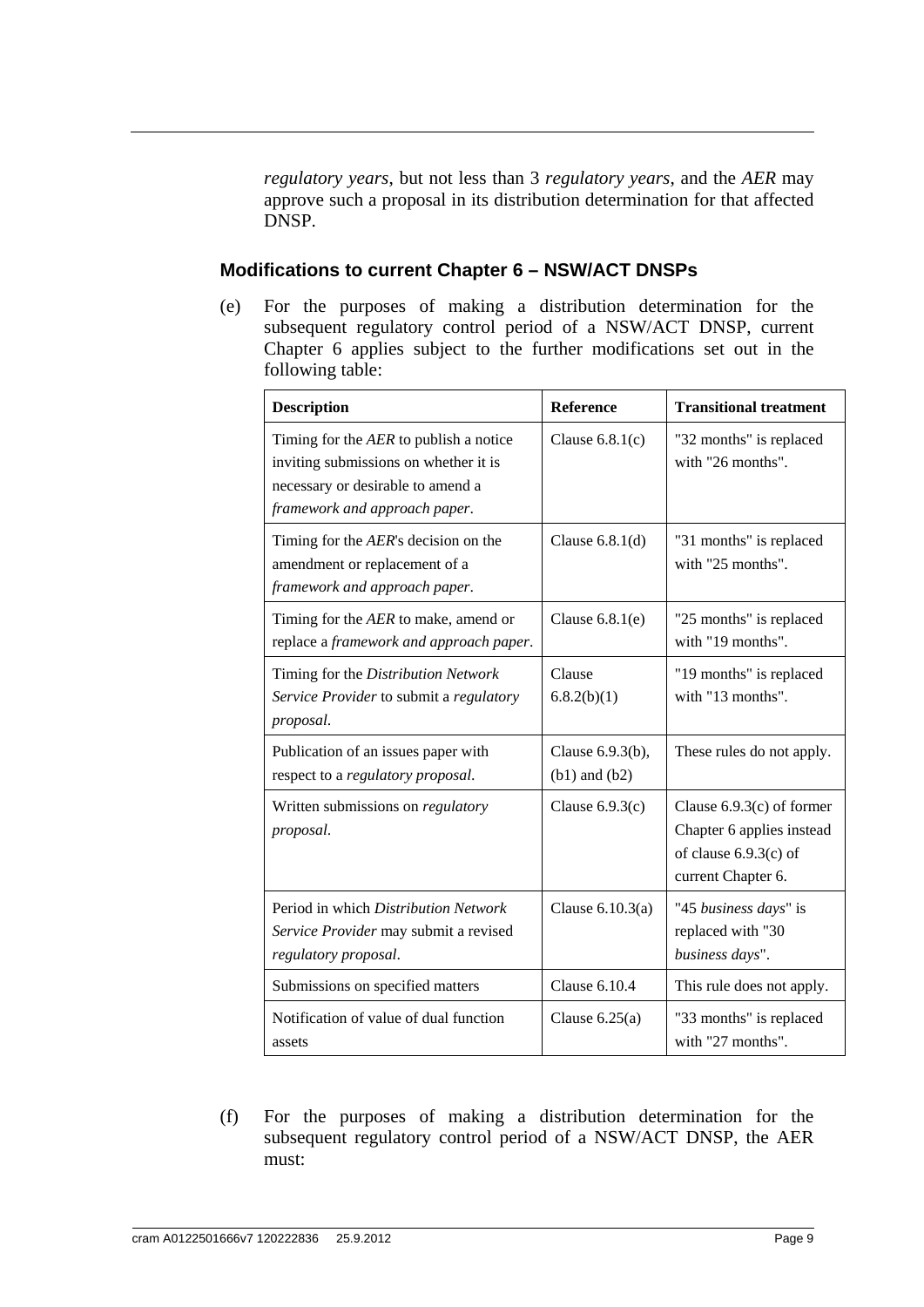- (1) *publish* an invitation to attend a public forum on the *regulatory proposal* submitted or resubmitted under clause 6.8.2 or 6.9.2 (as the case may be) of current Chapter 6 (as modified under paragraph (e)) and on the proposed *Negotiated Distribution Service Criteria published* under clause 6.9.3(a)(1) of current Chapter 6; and
- (2) hold a public forum on that *regulatory proposal* and those proposed *Negotiated Distribution Service Criteria* not more than 20 *business days* after the *publication* of the invitation under clause 6.9.3(a)(2) of current Chapter 6 .

## **Division 2 Transitional provisions for Transmission Network Service Providers**

**11.52 General provisions**

#### **11.52.1 Definitions**

**affected TNSP** means the NSW TNSP, the Qld TNSP, the Tasmanian TNSP or the Victorian TNSP.

**Amending Rules** means the *National Electricity (Economic Regulation of Network Service Providers) Rule 2012*.

**commencement date** means the date the Amending Rules come into force.

**current Chapter 6A** means Chapter 6A of the *Rules* as in force immediately after the Amending Rules come into force.

**current regulatory control period**, of an affected TNSP, means the *regulatory control period* for the affected TNSP that immediately precedes the transitional regulatory control period of that affected TNSP.

**Directlink** means the *Transmission Network Service Provider* that owns, controls or operates the electricity transmission link between New South Wales and Queensland known as Directlink.

**former Chapter 6A** means Chapter 6A of the *Rules* as in force immediately before the Amending Rules come into force.

**NSW TNSP** means the energy services corporation constituted under section 6A of the *Energy Services Corporations Act 1995* (NSW) and specified in Part 1A of Schedule 1 to that Act, or any successor to its business.

**Qld TNSP** means Queensland Electricity Transmission Corporation Limited ACN 078 849 233, trading as Powerlink and Powerlink Queensland, or any successor to its business.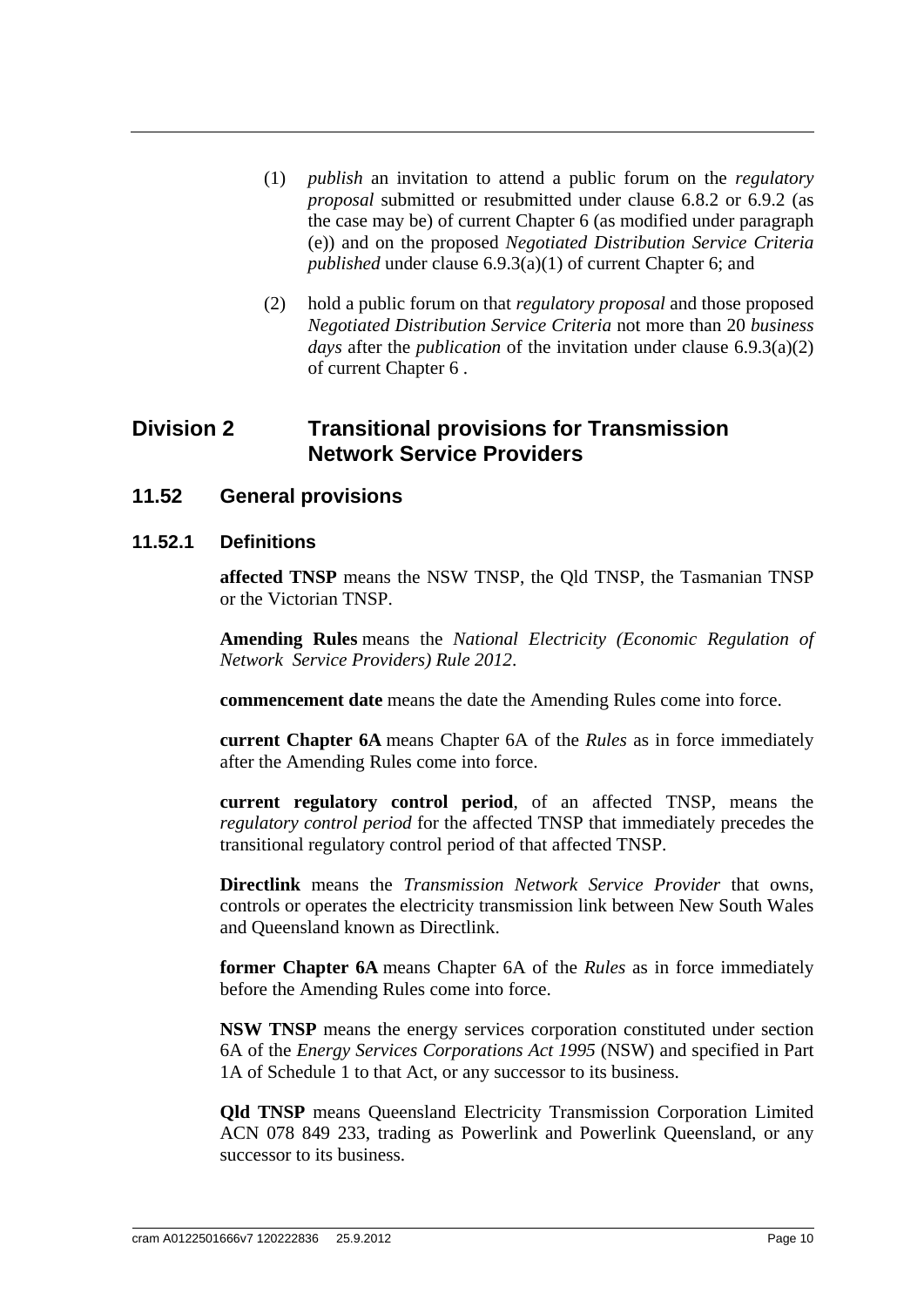**subsequent regulatory control period**, of an affected TNSP, means the *regulatory control period* for the affected TNSP that immediately follows the transitional regulatory control period of that affected TNSP.

**Tasmanian TNSP** means Transend Networks Pty Ltd ACN 082 586 892 or any successor to its business.

**transitional Chapter 6A** has the meaning given to it in clause 11.52.2.

**transitional regulatory control period**, of an affected TNSP, means a period of one year that:

- (a) for the Victorian TNSP, commences on 1 April 2014 and ends on 31 March 2015;
- (b) for the NSW TNSP, commences on 1 July 2014 and ends on 30 June 2015;
- (c) for the Tasmanian TNSP, commences on 1 July 2014 and ends on 30 June 2015; and
- (d) for the Qld TNSP, commences on 1 July 2017 and ends on 30 June 2018.

**transitional Revenue Proposal**, for an affected TNSP, means a *Revenue Proposal* relating to *prescribed transmission services* provided by means of, or in connection with, a *transmission system* that is owned, controlled or operated by the affected TNSP, being a *Revenue Proposal* that is for the transitional regulatory control period of that affected TNSP.

**Victorian TNSP** means SPI PowerNet Pty Ltd ACN 079 798 173 or any successor to its business.

#### **11.52.2 Transitional Chapter 6A**

For the purposes of this Division 1, **transitional Chapter 6A** means current Chapter 6A except that:

- (a) the following clauses are omitted: clauses 6A.5.4(a)(5A), (b)(5A) *[Note: This clause will be inserted into the Amending Rules]*, 6A.5.5(a), (b), 6A.6.6(e)(10), 6A.6.7(e)(10), 6A.7.1, 6A.8, 6A.10.1(g), 6A.10.1A, 6A.11.2A, 6A.11.3(b), (b1), (b2), 6A.12.2(a)(3), (b), 6A.12.3(e1), 6A.12.4, 6A.13.2A, 6A.14.1(4), 6A.14.2(b), 6A.14.3(d), (e), (f), (g), S6A.1.3(2), (3), (3A), (3B), (7), (8), (9), (10), S6A.2.1, S6A.2.2A and S6A.2.3(a);
- (b) clauses  $6A.6.6(c)(2)$ ,  $6A.6.7(c)(2)$ ,  $56A.1.1(2)$ ,  $(6)$  and  $56A.1.2(2)$  of former Chapter 6A apply instead of clauses  $6A.6.6(c)(2)$ ,  $6A.6.7(c)(2)$ , S6A.1.1(2), (6) and S6A.1.2(2) of current Chapter 6A respectively;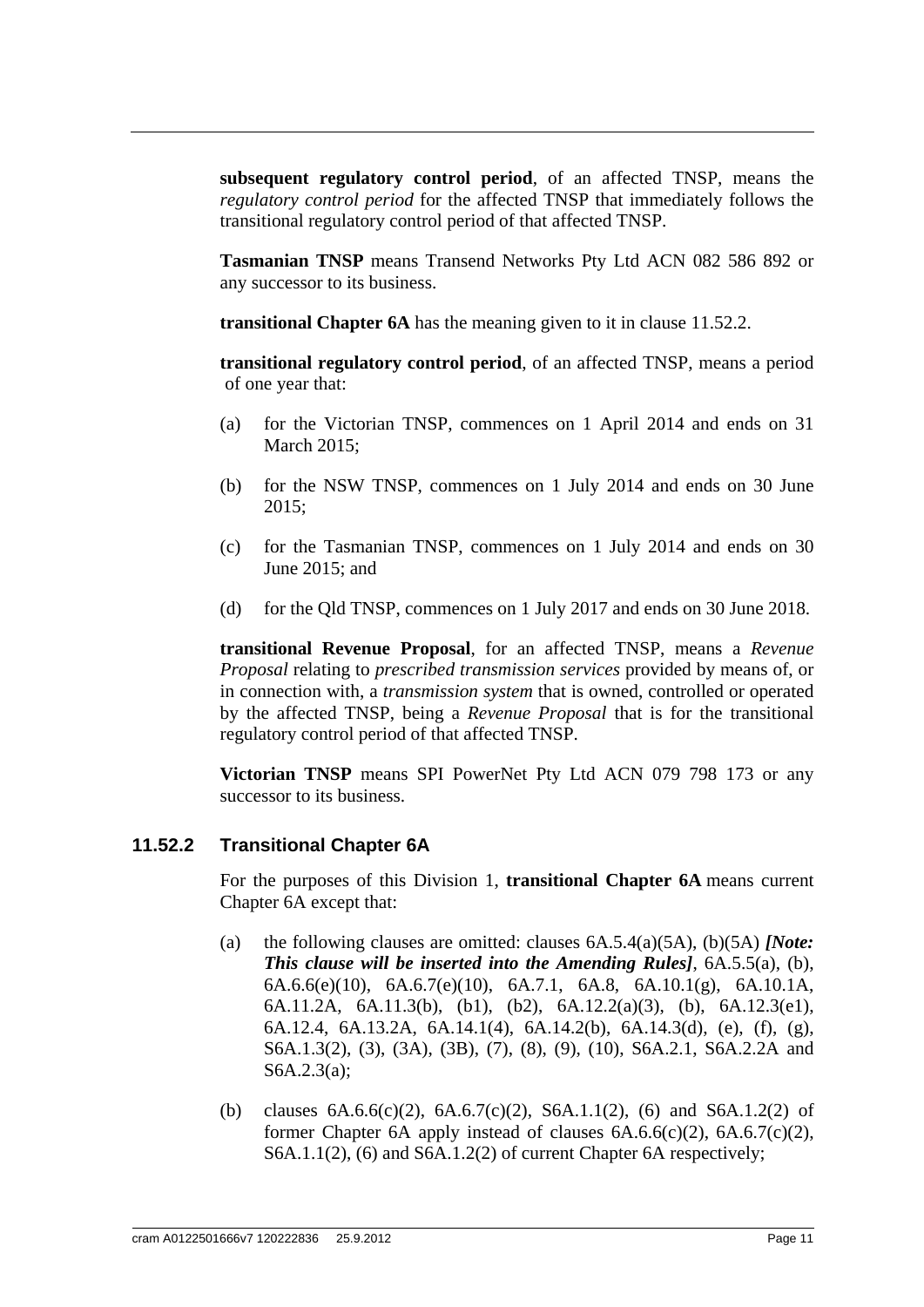- Note: the application of clause S6A.1.1(2) and S6A.1.2(2) of former Chapter 6A, and the non-application of clause 6A.10.1A of current chapter 6A, means that an affected TNSP is not required to prepare its expenditure forecasts for a transitional regulatory control period using a methodology that has been specified by the *AER*.
- (c) clause 6A.11.3(c) of former Chapter 6A applies instead of clause 6A.11.3(c) of current Chapter 6A but as if the reference to 30 *business days* were a reference to 20 *business days*;
- (d) in clause 6A.12.2(c) of current Chapter 6A the reference to 40 *business days* is instead a reference to 30 *business days*;
- (e) in clause 6A.12.3(a) of current Chapter 6A the reference to 45 *business days* is instead a reference to 30 *business days*;
- (f) in clause 6A.14.3(b) of current Chapter 6A, the words "or is to be taken to constrain the *AER* in substituting its forecast or estimate of capital expenditure or operating expenditure in accordance with clauses 6A.13.2(b) or clauses 6A.14.1(2) or (3)" were deleted; and
- (g) any provisions of transitional Chapter 6A (in addition to those listed in paragraph (a)) that pertain to the submission of a proposed *pricing methodology*, or a proposed *negotiating framework*, for the transitional regulatory control period, or to the assessment by the *AER* of or consultation on such documents, do not apply to that extent.

#### **11.52.3 Application of clause 11.53 and 11.54**

Rules 11.53 and 11.54 prevail to the extent of any inconsistency over any other clause of the *Rules*.

## **11.53 Special provisions applying to affected TNSPs**

#### **11.53.1 Requirement to make transmission determination**

Subject to clause 11.54, the *AER* must, in accordance with transitional Chapter 6A and this Division 2, make for the transitional regulatory control period of an affected TNSP a *transmission determination* for each *transmission system* that is owned, controlled or operated by the affected TNSP and in respect of which the *AER* made a *transmission determination* for the current regulatory control period of that affected TNSP.

#### **11.53.2 Requirement to submit a transitional Revenue Proposal**

(a) An affected TNSP must submit a transitional Revenue Proposal to the *AER* at least 9 months before the expiry of the current regulatory control period of that affected TNSP.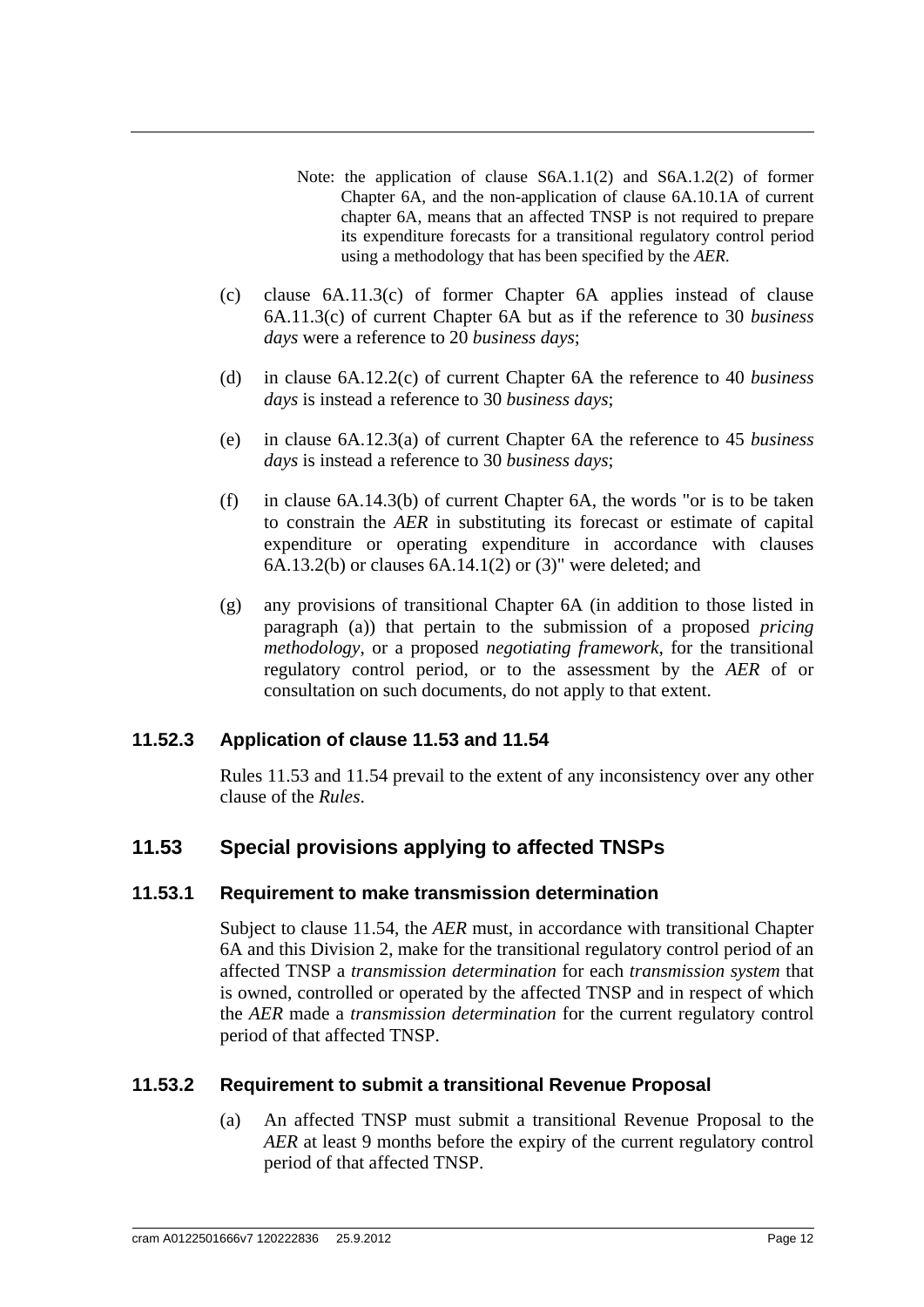(b) A transitional Revenue Proposal must comply with the requirements of transitional Chapter 6A and this Division 2.

#### **11.53.3 Transmission determination for a transitional regulatory control period**

#### **Content of transmission determination**

- (a) Without otherwise limiting the operation of clause 6A.14.1 of transitional Chapter 6A, a *transmission determination* made by the *AER* for the transitional regulatory control period of an affected TNSP must:
	- (1) specify the commencement and length of the *regulatory control period* consistently with the commencement and length of the transitional regulatory control period of the affected TNSP;
	- (2) except as provided in clause 6A.6.3(c) of transitional Chapter 6A, adopt a calculation of depreciation for the transitional regulatory control period of the affected TNSP that uses the depreciation schedules that are approved or determined by the *AER* for the *transmission determination* for the current regulatory control period of the affected TNSP;
	- (3) specify that no *efficiency benefit sharing scheme*, *capital expenditure sharing scheme*, *service target performance incentive scheme* or *small-scale incentive scheme* applies to the affected TNSP for the transitional regulatory control period;
		- Note: this does not preclude the *AER* from including a building block that includes revenue increments or decrements arising from the operation of such a scheme in a period prior to the transitional regulatory control period: see cl.6A.5.4(a)(5) and (b)(5) of transitional Chapter 6A
	- (4) approves, as the *negotiating framework* that is to apply to the affected TNSP for the transitional regulatory control period, the *negotiating framework* that was approved as part of the *transmission determination* for the current regulatory control period of the affected TNSP;
	- (5) specify, as the *Negotiated Transmission Service Criteria* for the affected TNSP, the *Negotiated Transmission Service Criteria* that were specified as part of the *transmission determination* for the current regulatory control period of the affected TNSP; and
	- (6) approve, as the *pricing methodology* for the affected TNSP, the *pricing methodology* which was approved as part of the *transmission determination* for the current regulatory control period of the affected TNSP;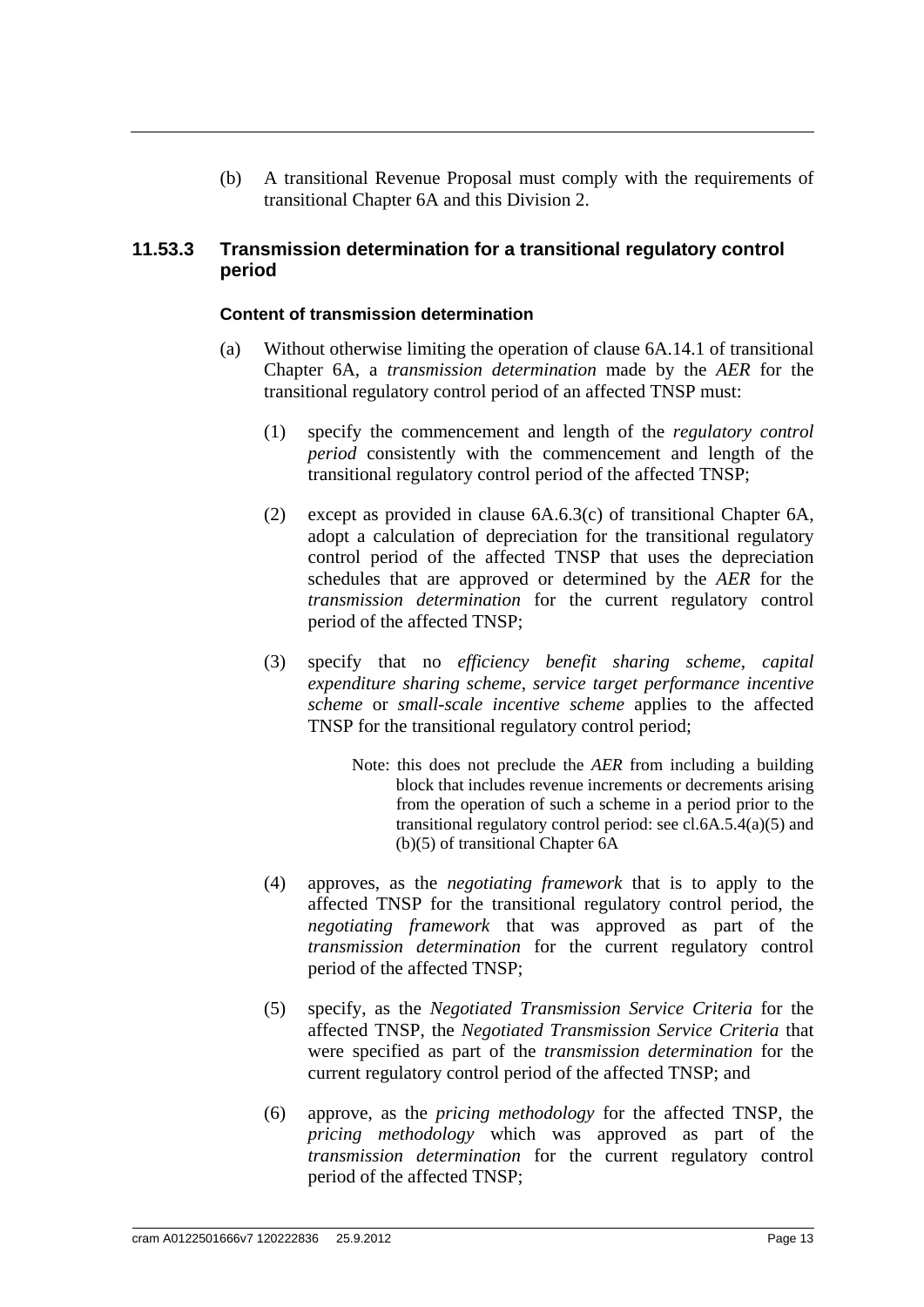#### **Other requirements for making a transmission determination**

- (b) The *total revenue cap*, *maximum allowed revenue* and *annual building block revenue requirement* for an affected TNSP for the transitional regulatory control period of that affected TNSP must be calculated in accordance with the *post-tax revenue model* that applies 13 months before the commencement of that transitional regulatory control period, except that the X factor must be zero.
- (c) The value of the regulatory asset base, as at the beginning of the transitional regulatory control period of an affected TNSP, for a *transmission system* that is owned, controlled or operated by that affected TNSP must be calculated:
	- (1) in accordance with the *roll forward model* that applies 13 months before the commencement of that transitional regulatory control period; and
	- (2) as if, for the purposes of clauses 6A.6.1(e)(2) and S6A.2.4 of transitional Chapter 6A, the transitional regulatory control period were the final *regulatory year* of the current regulatory control period of the affected TNSP.

#### **Timing for draft decision**

(d) The *AER* must make a draft decision in relation to an affected TNSP, for a transitional Revenue Proposal submitted by the affected TNSP to the *AER*, at least 6 months before the expiry of the current regulatory control period of that affected TNSP.

#### **Pricing methodology guidelines**

(e) An amendment or replacement of the *pricing methodology guidelines* that is made after the *commencement date* will have no effect in respect of the *pricing methodology* that applies for a transitional regulatory control period.

#### **11.53.4 Transitional Revenue Proposal and Rate of Return Guidelines**

- (a) For the purposes of submitting a transitional Revenue Proposal for a transitional regulatory control period, and subject to paragraph (b), the NSW TNSP and the Tasmanian TNSP must treat the draft *Rate of Return Guidelines published* under clause 6A.6.2(m) of transitional Chapter 6A as if they were the *Rate of Return Guidelines published* under clause 6A.6.2(l) of transitional Chapter 6A.
- (b) If the *Rate of Return Guidelines published* under clause 6A.6.2(l) of transitional Chapter 6A differ materially from the draft *Rate of Return Guidelines published* under clause 6A.6.2(m) of transitional Chapter 6A, then (without limiting the NSW TNSP's or Tasmanian TNSP's right to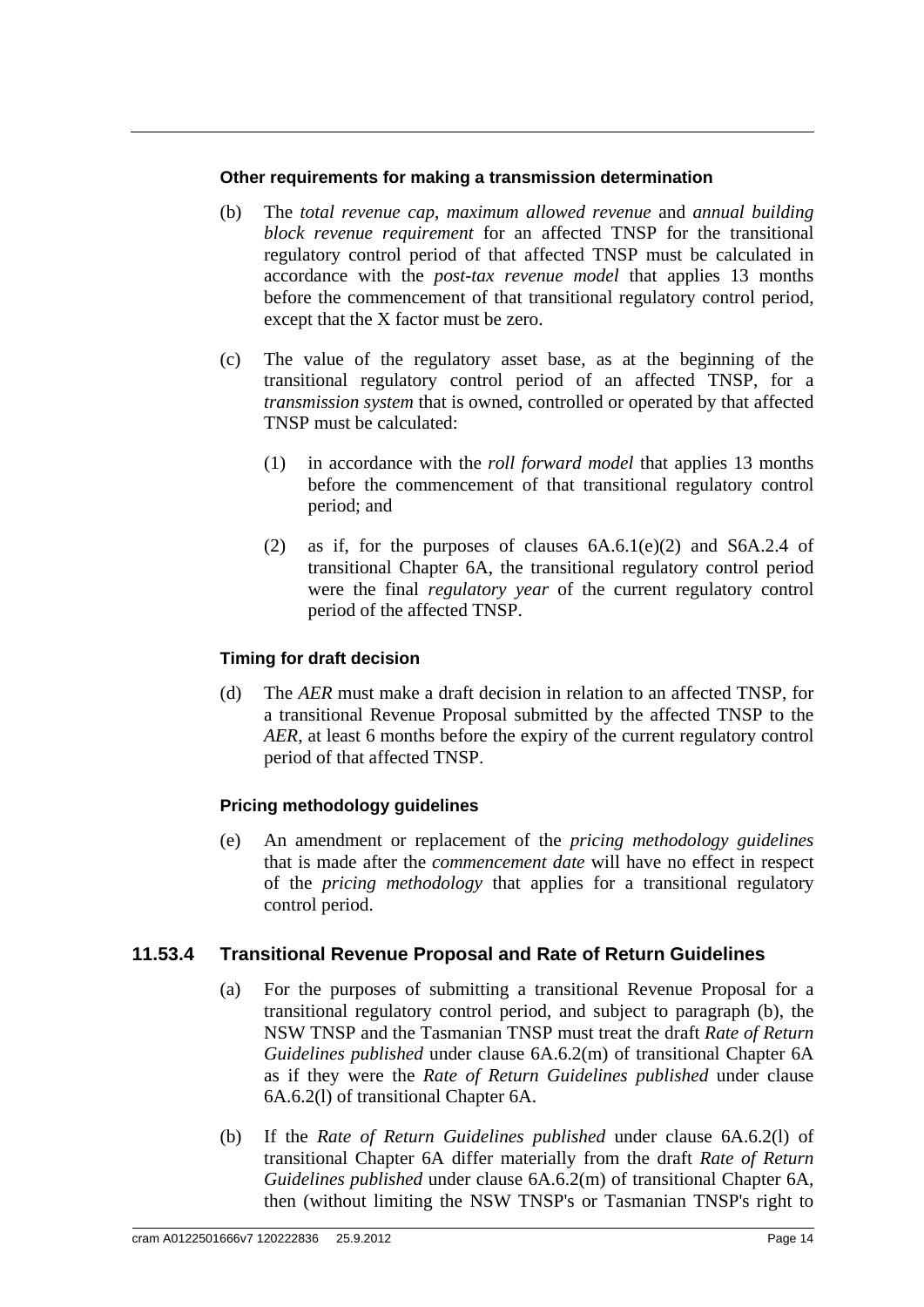otherwise revise its *Revenue Proposal* under clause 6A.12.3(a) of transitional Chapter 6A) the NSW TNSP or Tasmanian TNSP may make such revisions to its transitional Revenue Proposal under clause 6A.12.3(a) of transitional Chapter 6A as are required as a result of any such material differences.

#### **11.53.5 Subsequent regulatory control period**

#### **General**

- (a) Except as otherwise specified in this clause 11.53.5, current Chapter 6A will govern the making of a *transmission determination* for the subsequent regulatory control period of an affected TNSP.
- (b) The transitional regulatory control period of an affected TNSP must be treated as if it were the last *regulatory year* of the current regulatory control period of the affected TNSP, and not a separate *regulatory control period*, for the purposes of the application of:
	- (1) the following clauses of current Chapter 6A in respect of a *transmission determination* for the subsequent regulatory control period of that affected TNSP: clauses 6A.6.1(e)(1), (3), 6A.10.1(g)(4), S6A.2.1, S6A.2.2A and S6A.2.3; and
	- (2) clause S6A.2.2A of current Chapter 6A in respect of a *transmission determination* for the *regulatory control period* of the affected TNSP that immediately follows the subsequent regulatory control period of that affected TNSP.
- (d) For the purposes of the information required in relation to capital expenditure under clause S6A.1.1(6) and operating expenditure under clause S6A.1.2(7) in an affected TNSP's *Revenue Proposal* for the subsequent regulatory control period of that affected TNSP:
	- (1) the transitional regulatory control period of an affected TNSP must be treated as if it were the last *regulatory year* of the current regulatory control period of the affected TNSP, and not a separate *regulatory control period*; and
	- (2) those clauses must be applied as if the references to the first "three *regulatory years* of the current *regulatory control period*" were instead a reference to the first "four *regulatory years* of the current *regulatory control period*".
- (e) The transitional regulatory control period of an affected TNSP must be treated as if it were the first *regulatory year* of the subsequent regulatory control period of the affected TNSP, and not a separate *regulatory control period*, for the purposes of the definition of second *regulatory control period* in clause  $6A.6.7(g)(1)$  but the amount of any unspent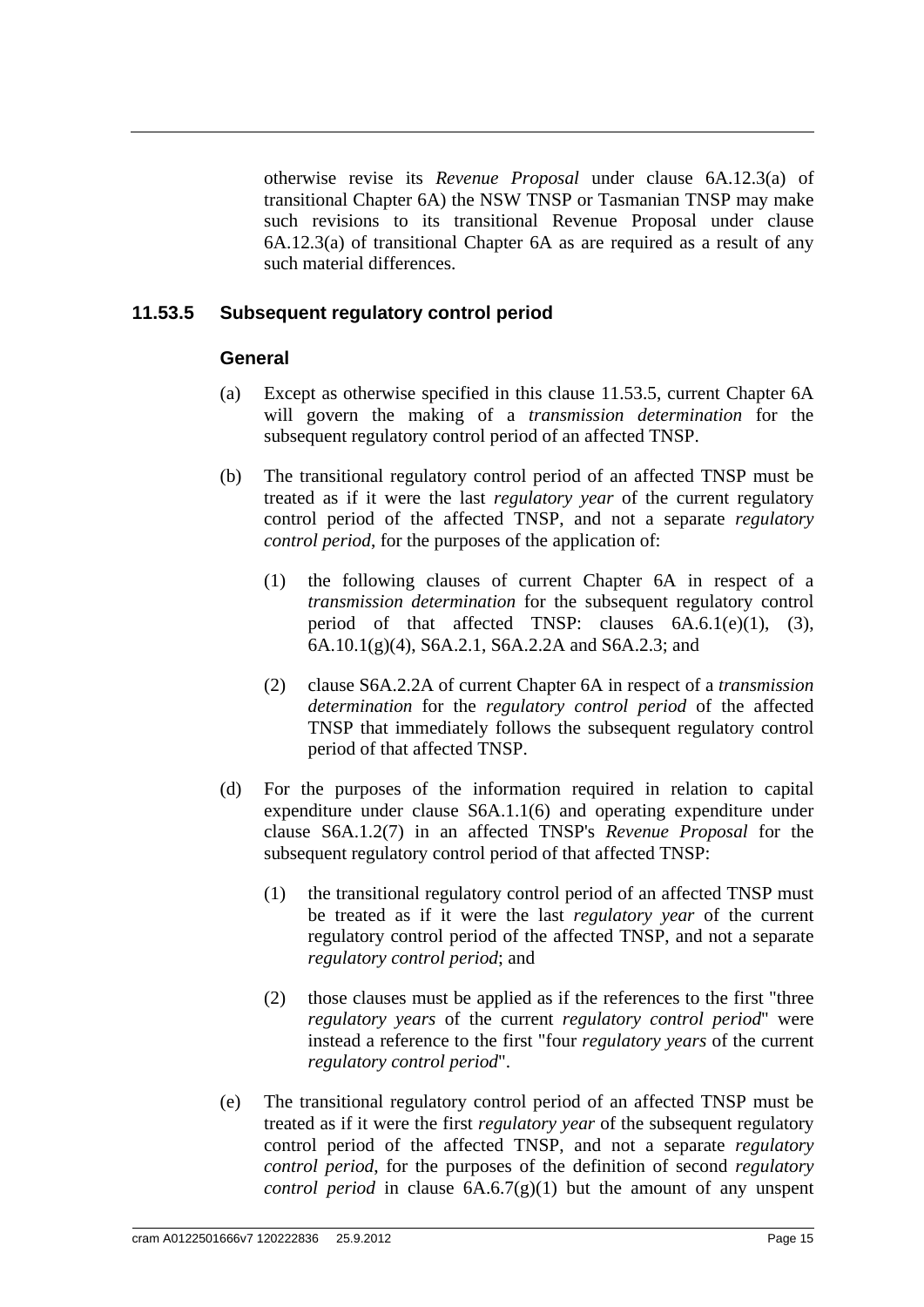capital expenditure referred to in clause 6A.6.7(h) must be apportioned (subject to clause  $6A.6.7(k)$ ) as between the forecast of required capital expenditure for the transitional regulatory control period and the forecast of required capital expenditure for the subsequent regulatory control period on the basis of a reasonable apportionment specified by the affected TNSP.

(f) An affected TNSP may propose in its *Revenue Proposal* for a subsequent regulatory control period of the affected TNSP that the subsequent regulatory control period should be for a period of less than 5 *regulatory years*, but not less than 3 *regulatory years*, and the *AER* may approve such a proposal in its *transmission determination* for that affected TNSP.

#### **Modifications to current Chapter 6A – NSW TNSP, Victorian TNSP and Tasmanian TNSP**

(g) For the purposes of making a *transmission determination* for the subsequent regulatory control period of the NSW TNSP, the Victorian TNSP and the Tasmanian TNSP and the *regulatory control period* commencing 1 July 2015 for Directlink, current Chapter 6A applies subject to the further modifications set out in the following table:

| <b>Description</b>                                                                                                                                           | <b>Reference</b>                          | <b>Transitional</b><br>treatment                                                                                   |
|--------------------------------------------------------------------------------------------------------------------------------------------------------------|-------------------------------------------|--------------------------------------------------------------------------------------------------------------------|
| Timing for the AER to make a framework<br>and approach paper.                                                                                                | Clause<br>6A.10.1A(e)                     | " $25$ months" is<br>replaced with "19<br>months".                                                                 |
| Timing for the <i>Transmission Network</i><br>Service Provider to submit a Revenue<br>Proposal, pricing methodology and<br>negotiating framework.            | Clause<br>6A.10.1(a)(1)                   | "19 months" is<br>replaced with "13<br>months".                                                                    |
| Publication of an issues paper with<br>respect to a Revenue Proposal, pricing<br>methodology and negotiating framework.                                      | Clause<br>$6A.11.3(b)$ , $(b1)$ ,<br>(b2) | These rules do not<br>apply.                                                                                       |
| Written submissions on a Revenue<br>Proposal.                                                                                                                | Clause<br>6A.11.3(c)                      | Clause $6A.11.3(c)$ of<br>former Chapter 6A<br>applies instead of<br>clause $6A.11.3(c)$ of<br>current Chapter 6A. |
| Period in which a <i>Transmission Network</i><br>Service Provider may submit a revised<br>Revenue Proposal, pricing methodology<br>or negotiating framework. | Clause<br>6A.12.3(a)                      | "45 business days" is<br>replaced with "30<br>business days".                                                      |
| Submissions on specified matters.                                                                                                                            | Clause 6A.12.4                            | This rule does not<br>apply.                                                                                       |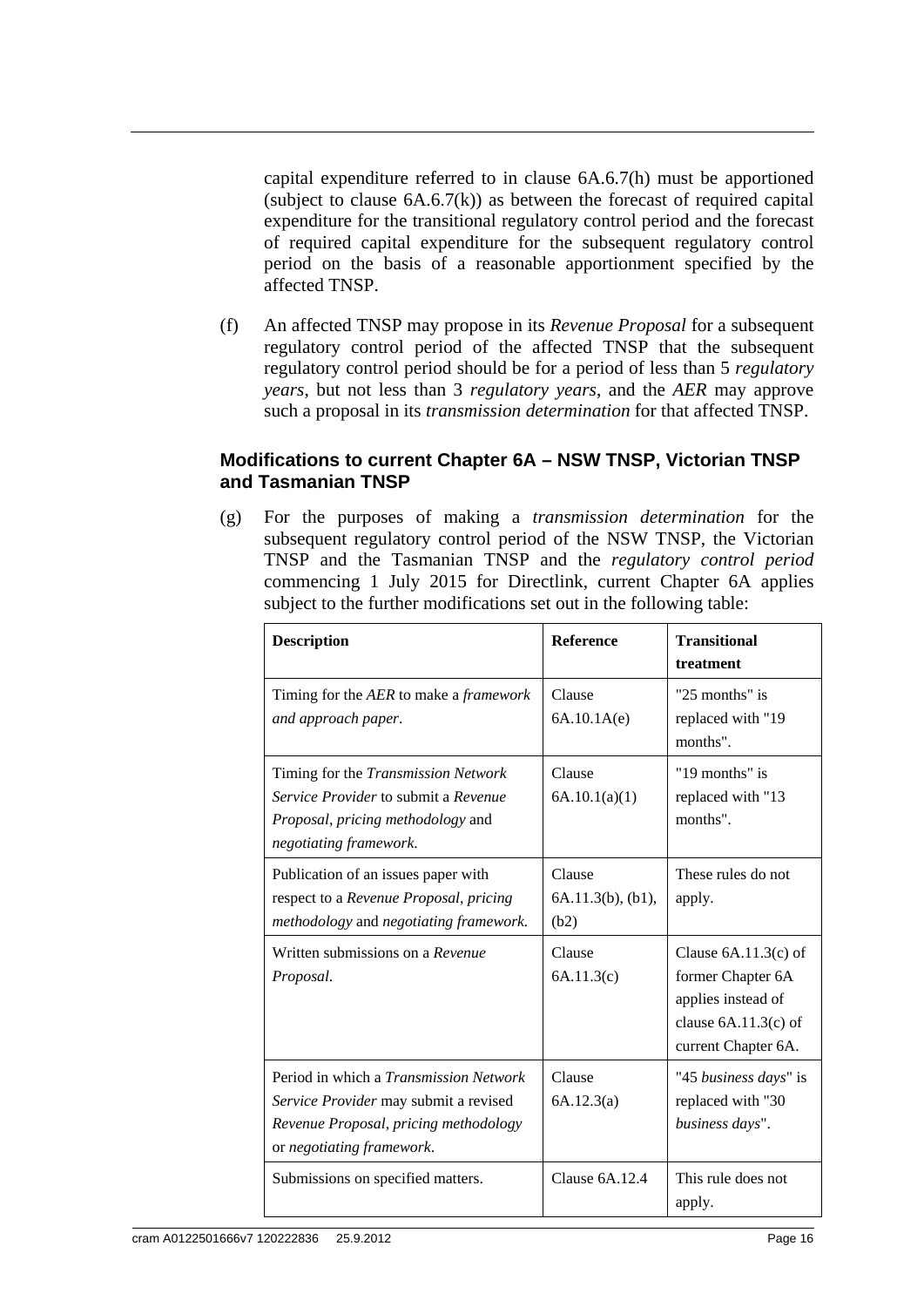- (h) For the purposes of making a *transmission determination* for the subsequent regulatory control period of the NSW TNSP, the Victorian TNSP and the Tasmanian TNSP and the *regulatory control period* commencing 1 July 2015 for Directlink, the AER must:
	- (1) *publish* an invitation to attend a public forum on the *Revenue Proposal*, the proposed *negotiating framework*, the proposed *pricing methodology* and the information submitted or resubmitted under clause 6A.10.1 or clause 6A.11.2 (as the case may be) of current Chapter 6A (as modified under paragraph (g)) and on the proposed *Negotiated Transmission Service Criteria published* under clause 6A.11.3(a)(5) of current Chapter 6A; and
	- (2) hold a public forum on that *Revenue Proposal*, that proposed *negotiating framework*, that proposed *pricing methodology*, that information and those proposed *Negotiated Transmission Service Criteria* not more than 20 *business days* after the *publication* of the invitation under clause 6A.11.3(a)(6) of current Chapter 6A.

## **11.54 Additional transitional provisions for the Victorian TNSP**

#### **11.54.1 Additional modifications to transitional Chapter 6A**

- (a) In applying this Division 2 to the Victorian TNSP, transitional Chapter 6A is modified in accordance with the following:
	- (i) the following clauses are omitted: clauses  $6A.14.1(5B)$ ,  $(5C)$ ,  $(5D)$ , S6A.1.3(4)(vi), (4A), (4B) and (4C); and
	- (ii) clauses 6A.6.2, 6A.6.4, 6A.7.2(i)(4), 6A.7.3(j)(4), 6A.13.2(a) and 6A.14.3(b) of former Chapter 6A replace clauses 6A.6.2, 6A.6.4, 6A.7.2(i)(4), 6A.7.3(j)(4), 6A.13.2(a) and 6A.14.3(b) of transitional Chapter 6A.
- (b) For the purposes of transitional Chapter 6A (as modified in accordance with paragraph (a)), "**weighted average cost of capital**" for a *Transmission Network Service Provider* for a *regulatory control period* means the return on capital for that *Transmission Network Service Provider* for that *regulatory control period* as calculated in accordance with clauses 6A.6.2(b) to (e) of former Chapter 6A.
- (c) The *AER* must not, at any time after the commencement date, carry out a review under clause 6A.6.2(f) to (j) or clause 6A.6.4(b) to (f) of transitional Chapter 6A (as modified in accordance with paragraph (a)).